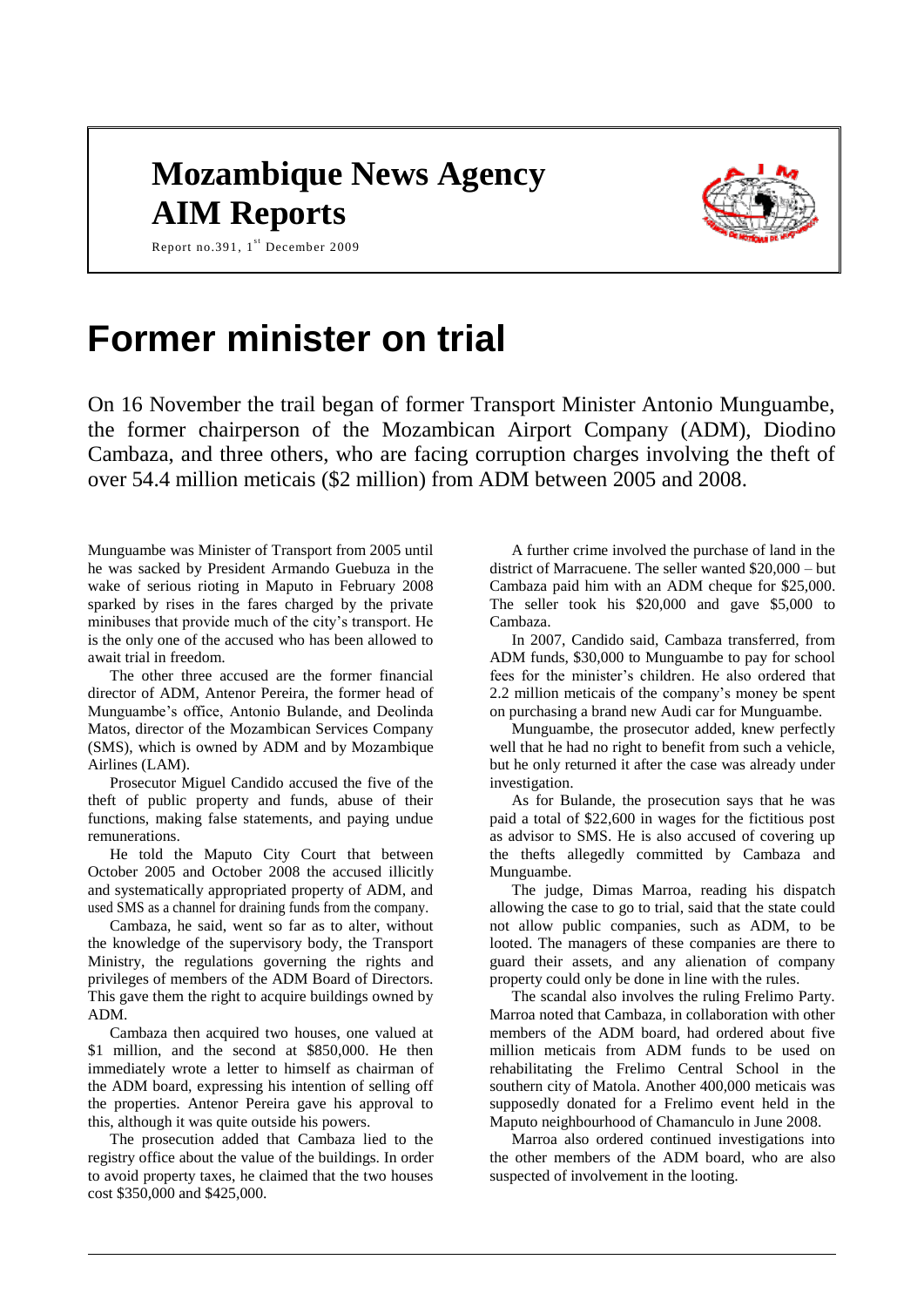## **Definitive census results released**

The Mozambican resident population, as counted in the national census held in August 2007, was 20,226,296. The figure was announced on 18 November by Fatima Zacarias, director of social statistics in the National Statistics Institute (INE), at a Maputo ceremony held to publish the definitive census results.

The previous census, held in 1997, found a population of 16.1 million. Thus the population has grown by 4.54 million, or by 28.2 per cent.

The census counted 9.73 million men, and 10.49 million women.

The census found 4,629.026 households, and on average each household contained 4.4 people. 69 per cent of households were headed by men and 31 per cent by women. As for households headed by children, the census counted 6,149 cases where the head of the household was aged between 12 and 14.

Urbanisation in Mozambique has not proceeded as quickly as in many other countries. The census found that 29.8 per cent of the population is urban, and 70.2 per cent live in the countryside. In 1997, the figures were not very different – then 28.6 per cent were urban and 71.4 per cent were rural.

The most populous province remains Nampula with almost four million inhabitants, followed by Zambezia, with 3.8 million. Nampula has increased its weight – from 19.1 per cent of the total population in 1997 to 19.7 per cent in 2007, while Zambezia has declined from 19.3 to 19 per cent.

Tete is now the third largest province with 1.8 million inhabitants – 8.8 per cent of the total, a considerable rise from the 1997 figure of 7.6 per cent. The central province of Manica has also seen its population grow more rapidly than the average rate. It now has 1.4 million inhabitants, or seven per cent of the total (compared with 6.5 per cent in 1997).

The slowest growth rate is in the capital. Maputo city now has 1.1 million people, or 5.4 per cent of the total. In 1997, the city held 6.1 per cent of the Mozambican population.

The population is overwhelmingly young. 46.9 per cent are less than 15 years old. 50.1 per cent are aged between 15 and 64, and only 3.1 per cent are aged 65 and above. The comparative figures for 1997 were 44.8 per cent, 52.3 per cent and 2.9 per cent.

#### *Birth, death and fertility*

The gross birth rate is 42.2 per 1,000 inhabitants. This is a slight decline on the birth rate found by the 1997 census, which was 44.4 per 1,000 inhabitants.

The fertility rate, however, is virtually unaltered. In 1997, the average woman had 5.9 children. Ten years later, that figure has only dropped to 5.8.

The gross death rate is 16 per 1,000 inhabitants, which is a sharp decline on the 1997 figure of 21.1 deaths per, 1,000. Probably the largest single contributor to this is the fall in infant mortality. In 1997 out of every 1,000 live births, 145.7 infants died before

they reached their first birthday. By 2007, this figure had fallen to  $118.3 - a$  decline of 19 per cent.

Infant mortality rates also have a strong impact on life expectancy. For anyone born in 2007, life expectancy was 49.4 years. But in 1997, life expectancy at birth was only 42.3 years.

The largest single cause of death remains malaria. It accounted for 28.8 per cent of deaths – but the HIV/AIDS pandemic is not far behind. HIV infection was blamed for 26.9 per cent of deaths.

The census also shows a sharp drop in illiteracy. In 1997, 60.5 per cent of the population aged 15 and above could not read or write. Ten years later, the figure had fallen to 50.4 per cent. Illiteracy is strongly gender structured – 34.6 per cent of men are illiterate, but among women the figure rises to 64.2 per cent.

A large minority of children of school age remain outside of the school system. The census found that 34.3 per cent of children aged between 6 and 17 are not attending school.

Children are supposed to enter first grade of primary school at the age of six – but many families do not send their children to school until they are seven, eight or more years old. The census found that 63.6 per cent of six year olds and 41.5 per cent of seven year olds were not at school.

#### *Work and poverty*

The vast majority of the economically active population works in the primary sector. The primary sector – defined as agriculture, forestry, fishing and mining – employed 76 per cent of those economically active. Manufacturing industry, energy and construction only employed 5.9 per cent. The remaining 18.1 per cent were employed in transport, finance, trade, and other services.

Ten per cent of all houses visited in the 2007 census had electricity - double the 1997 figure. 54 per cent of households used paraffin or kerosene to light their homes. But 30.3 per cent used wood fuel as their sole energy source, including for lighting.

In 1997, 8.5 per cent of houses had piped water, inside or outside the house. By 2007 that figure had risen to 10.1 per cent. 10.3 per cent of the population drew their water from public standpipes, and 14.1 per cent had access to a protected well or borehole with a pump. But most of the population still obtain their water from unprotected sources. 46.9 per cent use traditional wells without any hand pumps, and 17.3 per cent simply take their water from a river or lake.

The majority of homes  $-54.3$  per cent – have no sanitation at all, not even a simple pit latrine. This is actually a substantial improvement on 1997, when 66 per cent of homes had no latrine.

The ownership of durable goods paints a picture of severe poverty, with almost half the population unable to afford even a radio. Just 50.1 per cent of households own a radio – but again this is much better than in 1997, when just 28.1 per cent of households owned a radio.

As for other goods, 35.7 per cent of households owned a bicycle, 1.6 per cent owned a motorbike, and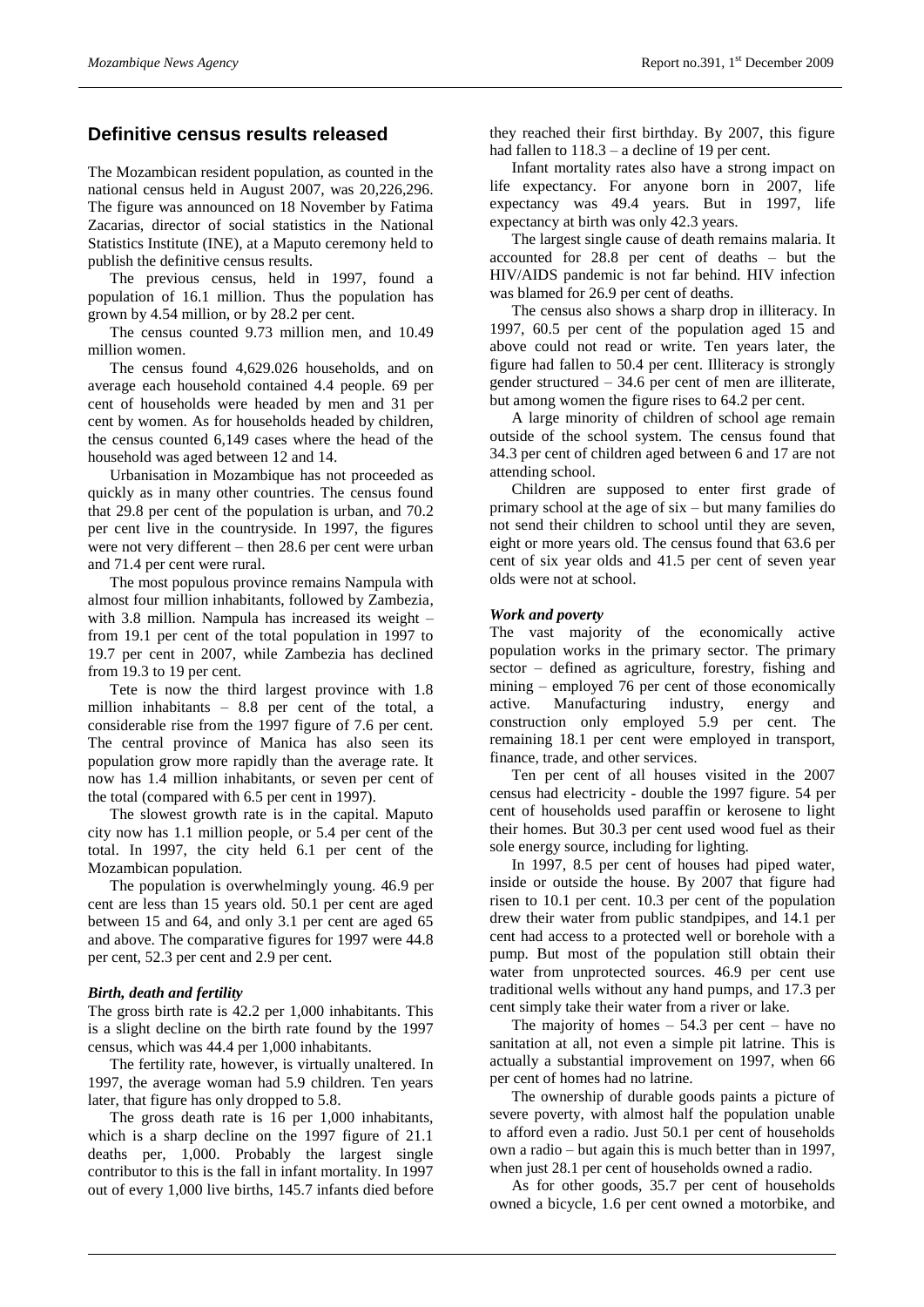two per cent owned a car. 10.1 per cent had a television set, and 1.1 per cent a computer. Only 0.8 per cent of households had a fixed phone – but 24 per cent of all adults had access to a mobile phone.

#### *Census results - Nampula*

The number of people living in Mozambique's most populous province, Nampula, has risen from 2,875,474 in 1997, to 3,985,285 in 2007. This is an increase of almost 34 per cent.

This is considerably higher than the national population growth rate, estimated by the National Statistics Institute (INE) at 2.3 per cent a year. It is also more than double the growth rate in the neighbouring province of Zambezia, the second largest province.

Between the two censuses the Zambezia population grew by 14.1 per cent (or 1.4 per cent a year). The sharp difference between the two provinces suggests substantial migration from Zambezia into Nampula (as well as into Tete province, and perhaps over the border into Malawi).

The provincial capital, Nampula city, has grown by over 50 per cent. It had a population of slightly more than 300,000 in 1997, but by 2007 this had swollen to 471,717.

Like the rest of the country, Nampula has a very young population. 47.9 per cent are under 15 years old, 49.5 per cent are aged between 15 and 64, and only 2.7 per cent are aged 65 and above.

Illiteracy remains extremely high in the province, at 62.3 per cent of all people aged 15 and above. Nonetheless, this is considerably better than the 1997 figure of 71.4 per cent. There is a sharp gender division in the illiteracy rates – while only 46.5 per cent of Nampula men cannot read or write, the figure rises to 77.4 per cent among women.

The national illiteracy rate is 50.4 per cent (34.6 per cent for men, and 64.2 per cent for women).

The majority of Nampula children are not at school. The census found that 50.8 per cent of all children aged between 5 and 17 (47.9 per cent of the boys and 53.7 per cent of the girls) were not attending school.

The gross birth rate in Nampula has fallen from 45.1 to 41.4 per thousand inhabitants between 1997 and 2007. Doubtless this is caused by a slight drop in the fertility rate. In 1997, the average Nampula woman bore 6.3 children. A decade later that figure was down to 5.8 (which is also the national average).

Life expectancy at birth in the province is 52.9 years – rather higher than the national life expectancy of 49.4 years. The main cause of death is malaria, which accounts for 30.6 per cent of Nampula deaths. HIV/AIDS caused 20.7 per cent of deaths.

Nampula is an overwhelmingly agricultural province, with 83.4 per cent of the economically active population working in the primary sector. Only four per cent work in manufacturing and construction, while the remaining 12.6 per cent work in trade, transport, banking and other services.

The great majority of the Nampula population have

neither electricity nor running water in their homes. The number of homes with electricity rose from 3.8 per cent to six per cent between the two censuses. Over the same period, the rise in the number of homes with piped water (inside or outside the house) was much smaller – from 6.6 to just 6.8 per cent.

Most Nampula houses (59.9 per cent) rely on kerosene or paraffin lamps for illumination, but the poorest 32.1 per cent rely on wood fuel for all their energy needs, including lighting.

Only 24 per cent of the province's population draw their water from a safe source – piped water at the house or from a public standpipe, or protected wells and boreholes. 55.7 per cent use traditional wells that do not even have a hand pump, while 19.8 per cent take their water straight from rivers or lakes.

As for consumer goods, only 46.4 per cent of Nampula households own a radio set, and 35.2 per cent own a bicycle. Just four per cent have televisions, 2.4 per cent own motorbikes, 0.6 per cent have a car, and a mere 0.3 per cent own a computer. 41 per cent of Nampula households are so poor that they have none of these durable possessions at all.

This is rather worse than in Zambezia, where 38.2 per cent of households had no consumer durables, and 47.9 per cent owned bicycles.

### **Malaria treatment centre inaugurated**

Health Minister Ivo Garrido on 25 November inaugurated a centre for the prevention and treatment of malaria, built with the support of the Chinese government, on the premises of the psychiatric hospital in the Maputo suburb of Infulene.

During the ceremony, Garrido and Chinese Ambassador Tian Guangfeng, signed documents to hand over the centre and a donation of drugs against malaria, valued at \$300,000.

The centre will be used for staff training in the use of sophisticated diagnosis equipment and in the prevention and treatment of malaria. In the first three years the centre will operate with Chinese human and technical support, but after that it will be run exclusively by Mozambican staff.

The creation of this centre was agreed between the two countries during the Beijing summit of the China-Africa cooperation forum between in November 2006.

Receiving the centre, Garrido pointed out that malaria remains the biggest challenge in public health, and is still one of the main causes of visits and admission to hospitals in the country.

Malaria contributes to high rates of morbidity and mortality, particularly among children. Garrido also noted that this disease has huge negative social and economic impacts on people's lives in the communities and on the country at large.

He said that to reduce the high rates of malaria, the government has adopted a strategy hinging on house to house spraying, the use of mosquito nets, and diagnosis and treatment.